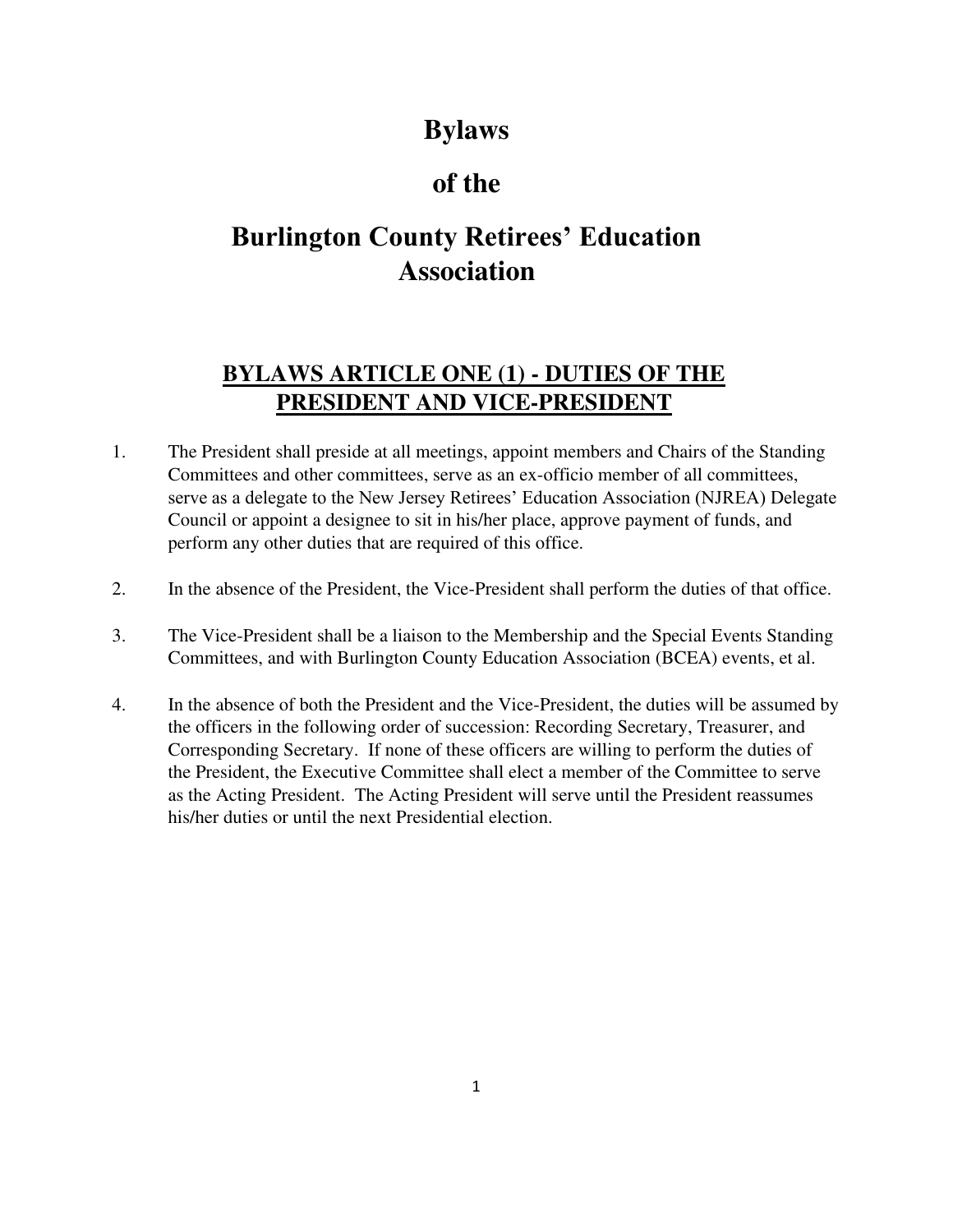#### **BYLAWS ARTICLE TWO (2) - DUTIES OF THE SECRETARIES**

- 1. The Recording Secretary shall take minutes of all meetings of the Association. These minutes shall be a careful record of all the proceedings. He/she shall maintain a book that contains the minutes and copies of any other documents presented at the meetings including reports of committees.
- 2. The Corresponding Secretary shall attend to all correspondence of the Association including sending meeting reminders to members of the Executive Committee. He/she shall send out cards, gift cards as needed, and other correspondence as per request, keep records of correspondence sent out, and purchase cards, envelopes, and other stationery supplies as needed.

#### **BYLAWS ARTICLE THREE (3) - DUTIES OF THE TREASURER**

- 1. The Treasurer shall receive and have custody of all funds.
- 2. The Treasurer shall deposit these funds in a bank(s) approved by the Executive Committee and shall maintain a monthly bank reconciliation of the funds.
- 3. The Treasurer shall pay out of these funds only when vouchers have been submitted and approved by the President or his/her designee. Two signatures must be on all checks.
- 4. The Treasurer shall prepare a report of the financial condition of the Association for every regular Executive Committee and General Membership Meeting and at such times as may be requested by the President.
- 5. The Treasurer, along with the Budget and Finance Committee, shall prepare a budget each spring for the following fiscal year. The budget shall be presented to the Executive Committee for approval. Once approved by the Executive Committee, the budget shall be presented to the membership at the spring General Membership Meeting for approval.
- 6. The Treasurer shall be responsible for filing all necessary state and federal forms and making any appropriate payments.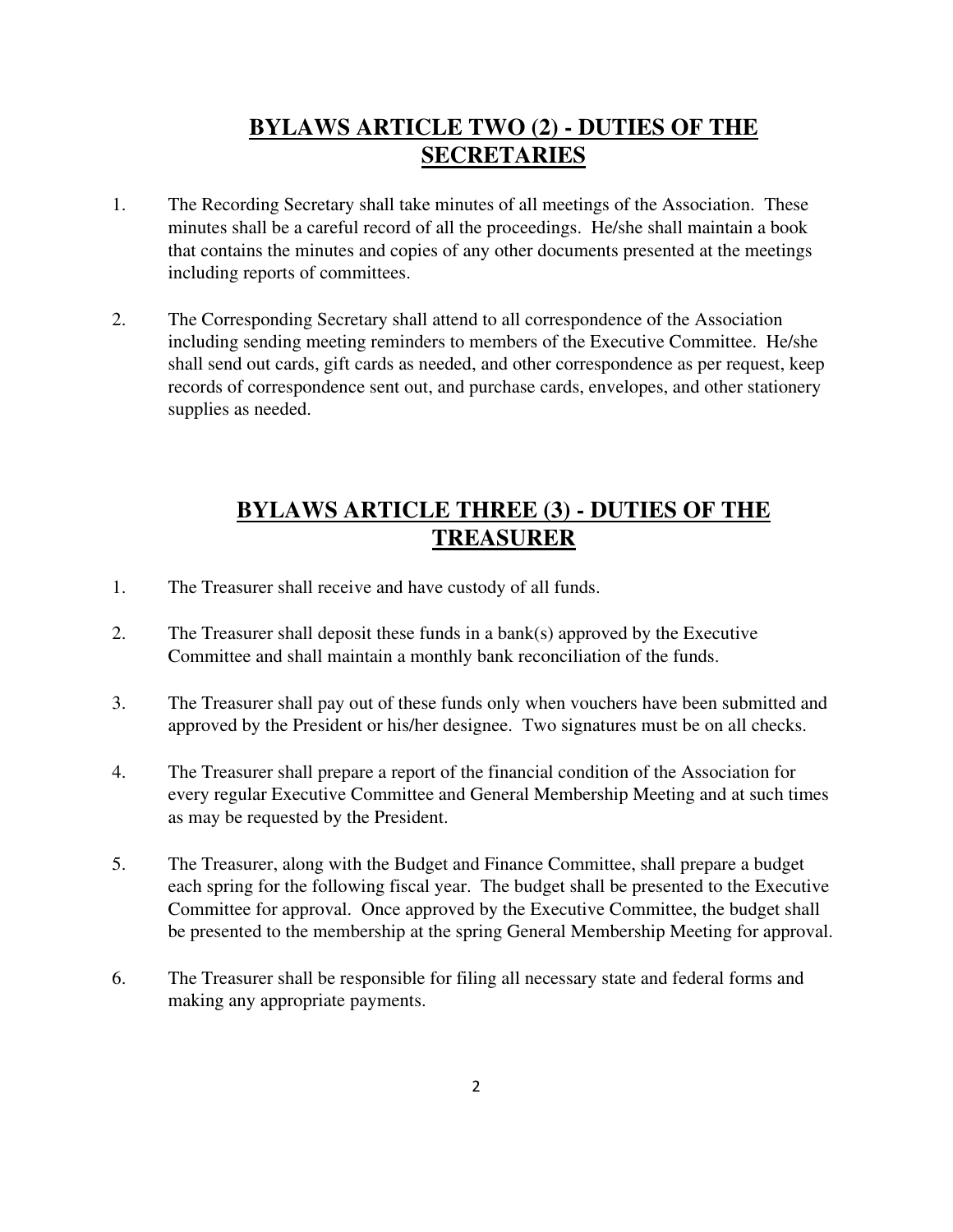- 7. The Treasurer shall be responsible in preparing the financial records of the Association and the Local Affiliate Financial Assistance Program (LAFAP) form for an audit by an outside party every year. This form is due by November 1 of each year by the New Jersey Retirees' Education Association (NJREA). The auditor may be chosen from a list of New Jersey Education Association (NJEA) auditors**.**
- 8. The Treasurer shall be bonded through the umbrella policy provided by the New Jersey Education Association (NJEA)/New Jersey Retirees' Education Association (NJREA).

## **BYLAWS ARTICLE FOUR (4) - DUTIES OF THE EXECUTIVE COMMITTEE**

- 1. The Executive Committee shall meet a minimum of four (4) times per year. The Committee shall review all business that is to be presented to the general membership including committee reports. The Committee shall set the agenda for the General Membership Meetings.
- 2. In an emergency, the President or any member of the Committee may call a special meeting of the Committee with the consent of at least five (5) members of the Committee.
- 3. The Executive Committee shall establish the calendar for all Association meetings including their own meetings and the fall and spring General Membership Meetings.
- 4. If circumstances require an additional/special General Membership Meeting, the Executive Committee may call such a meeting with at least a two (2) week notice to the membership.
- 5. A quorum shall exist if a majority of members eligible to vote is present. A simple majority of fifty percent plus one  $(50\% + 1)$  of the quorum present is necessary to pass any motion.
- 6. Vacancies on the Executive Committee shall be filled by the President with the approval of the Executive Committee.
- 7. Executive Committee members shall be members of the New Jersey Retirees' Education Association (NJREA).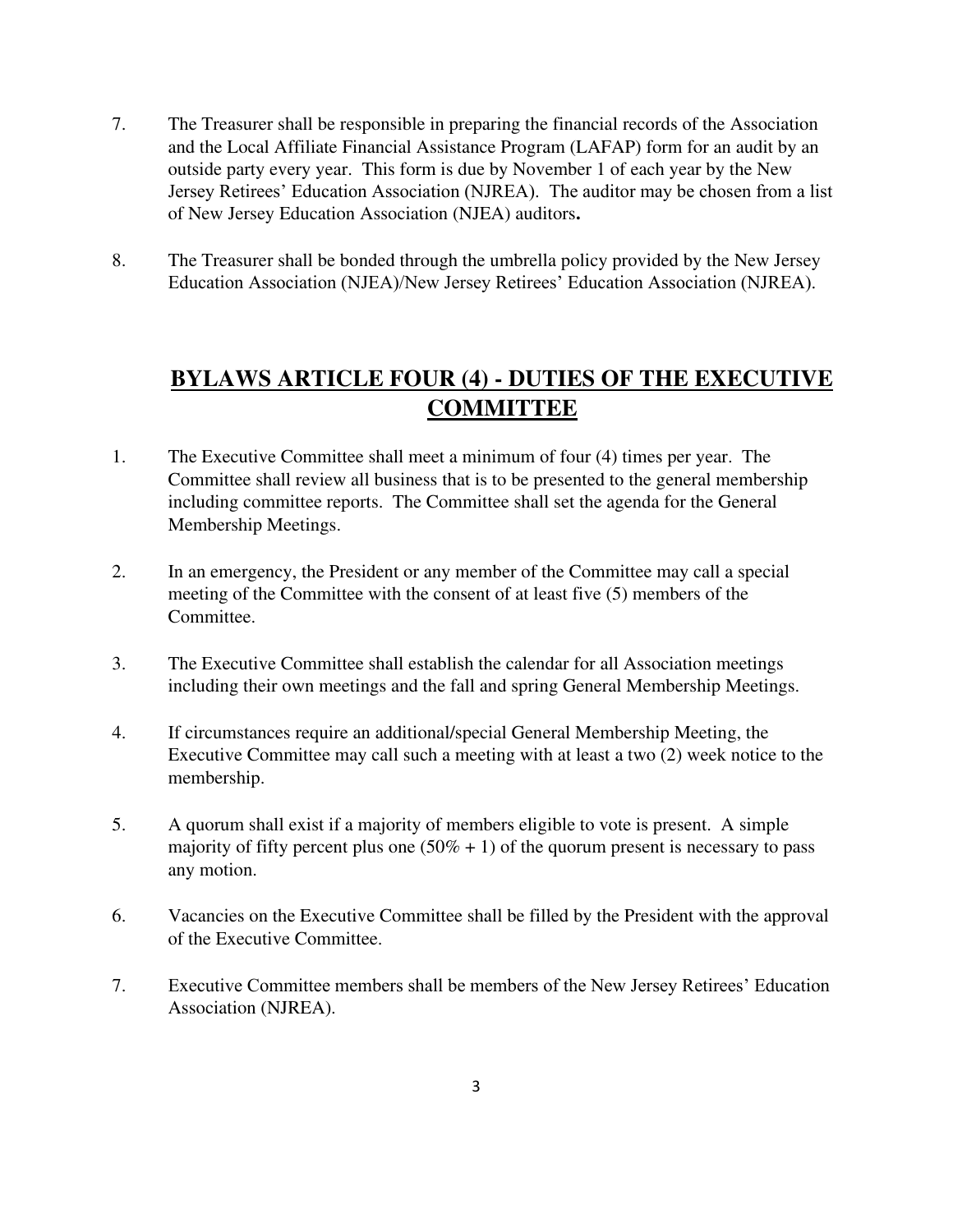## **BYLAWS ARTICLE FIVE (5) - DUTIES OF THE COMMITTEES**

- 1. Chairperson and members of the Standing Committees shall be appointed by the President and approved by the Executive Committee. The term of Committee Chairs and members shall expire at the end of the President's term.
- 2. All Standing Committees shall prepare a written report for the Executive Committee at least once each year.
- 3. Each Standing Committee Chairperson(s) shall either: (1) write a description of the function(s) the committee is to perform over the course of a year, or (2) revise an existing function list to fit the changing goals of the Association.
- 4. The Duties of the Standing Committees shall be:
	- a. Audit The Audit Committee shall perform an annual review of the Treasurer's books and certify the accuracy thereof. The Committee shall report the findings to the Executive Committee in September and to the membership at the fall General Membership Meeting. Every year, the Audit Committee, with the assistance of the Treasurer, shall prepare for an audit done by an outside party that may be chosen from a list of New Jersey Education Association (NJEA) recommended auditors.
	- b. Budget The Budget Committee shall, with the assistance of the Treasurer, prepare a budget based on estimated receipts and expenditures for the ensuing year. The budget shall be approved by the Executive Committee prior to its presentation at the spring General Membership Meeting for membership approval.
	- c. Constitution, Bylaws, and Policy The Constitution, Bylaws, and Policy Committee shall review the minutes of all Association meetings. The Committee shall determine if motions made at the meetings should be considered for inclusion into the Policy of the Association. They shall report any such new Policies to the Executive Committee for their approval. The Committee shall also determine if suggestions or requests for amendments to the Constitution and Bylaws should be presented to the membership for their approval.
	- d. E-Communications The E-Communications Committee shall develop and maintain a system for communicating with the membership using email.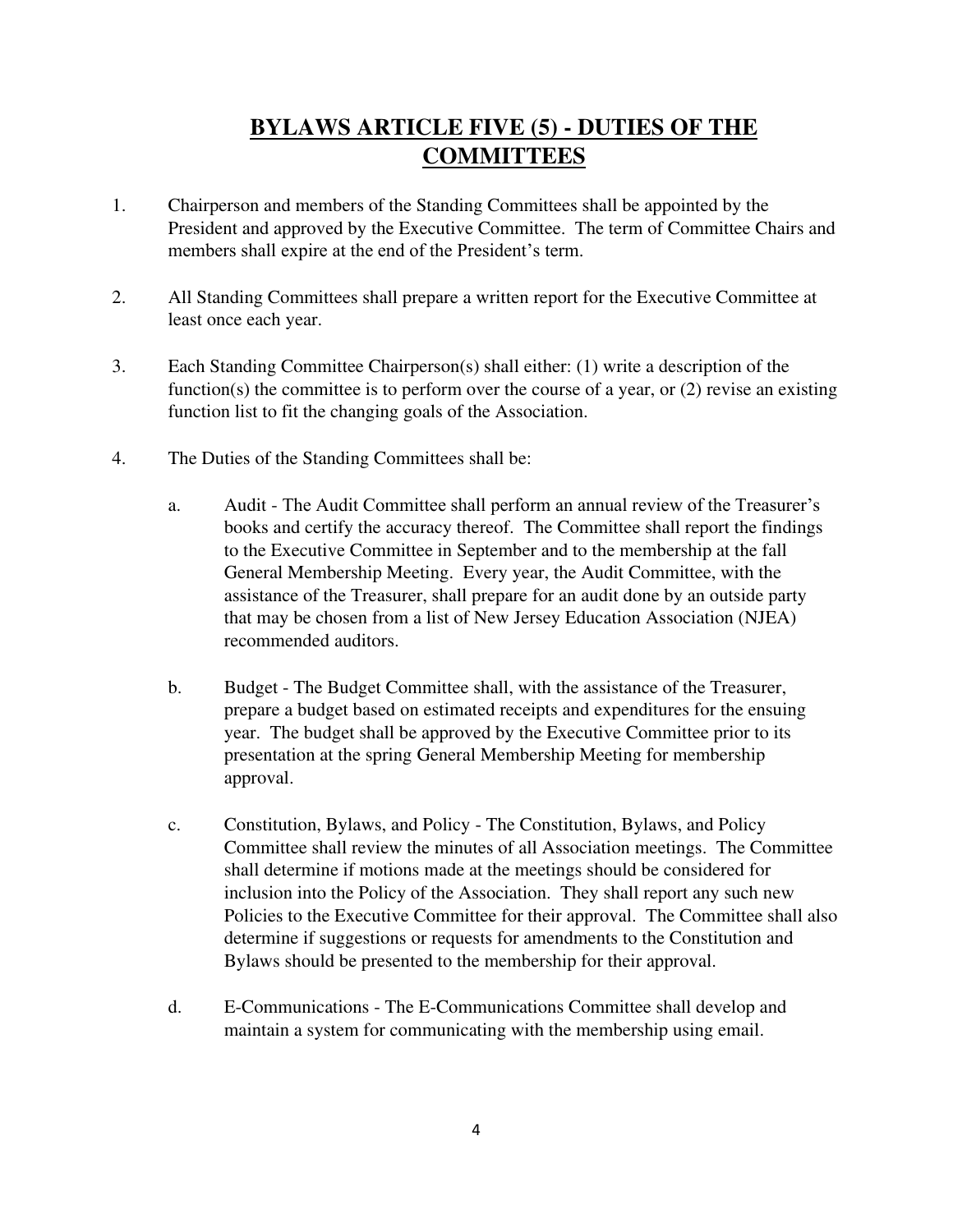- e. Government Relations The Government Relations Committee shall inform members of, and involve members in, important state and national legislative initiatives which impact public education and/or member well-being.
- f. Member Services The Member Services Committee shall promote the wellbeing of Association members by researching and informing the membership of services available to them through county and state agencies and/or businesses that have been approved by the Executive Committee. The Committee shall promote the services endorsed by the Association, Burlington County Education Association (BCEA), New Jersey Retirees' Education Association (NJREA), New Jersey Education Association (NJEA), National Education Association Retired (NEA-R), and National Education Association (NEA).
- g. Membership The Membership Committee shall keep a record of all members of the Association. A membership directory shall be provided for any Executive Committee member who requests one. The Committee shall assist in membership recruitment by promoting membership in the unified Association, Burlington County Education Association (BCEA), New Jersey Retirees' Education Association (NJREA), New Jersey Education Association (NJEA), National Education Association-Retired (NEA-R), and National Education Association (NEA) by establishing procedures for contacting and disseminating information explaining the advantages of membership to new and past retirees who have not joined the unified Associations.
- h. Newsletter The Newsletter Committee shall gather information for and publish the Association newsletter four (4) times per year: fall, winter, spring, and summer.
- i. Nominations and Elections The Nominations and Elections Committee shall publicize the election of and accept Self-Nominations for officers by letter or email by February 28 for the current elections during the spring General Membership Meeting. Once all nominations have been made, the Committee shall conduct the election at the spring General Membership Meeting.
- j. Outreach The Outreach Committee shall reach out to members to assist them in transportation and other services that may be needed. This Committee shall also be responsible for planning community service projects.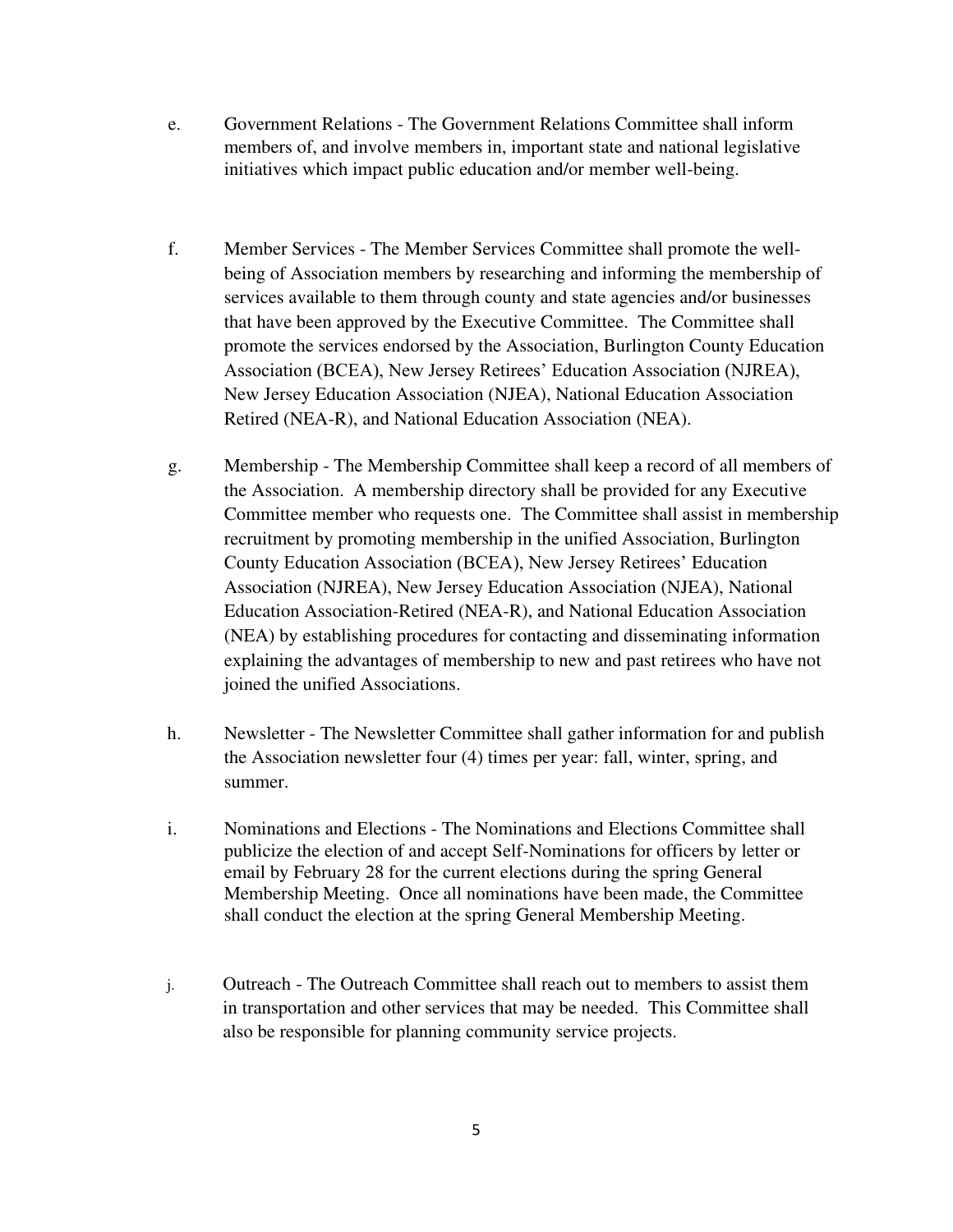k. Scholarship - The Scholarship Committee shall solicit and review candidates for the Association scholarship(s). The Committee shall determine the number and amount of the scholarship(s) and raise funds for the Burlington County Retirees' Education Association, Philanthropic Fund (BCREA-PF).

.

- l. Special Events The Special Events Committee shall organize and publicize any special event the Committee feels would benefit the members. These may include but are not limited to: travel opportunities, cultural events, lectures, and workshops. The Chairperson shall make the arrangements for the fall, spring, and any other called General Membership Meeting(s).
- m. Website The Website Committee shall maintain the Association's Website.

#### **BYLAWS ARTICLE SIX (6) - DUES**

- 1. For the purpose of dues and all other financial records of this Association, the fiscal year of this Association shall be the same as that of the New Jersey Retirees' Education Association (NJREA) and New Jersey Education Association (NJEA), September 1<sup>st</sup> to August 31<sup>st</sup>.
- 2. Payment of the Association's annual and lifetime dues is included in the unified dues collected by the New Jersey Education Association (NJEA) except for the dues of New Jersey Retirees' Education Association (NJREA) lifetime members who were not members of the Association on September 1, 2011. These dues will be collected by the Association.
- 3. The amount of the Association's annual and lifetime dues shall be determined by the Executive Committee upon consultation with the Treasurer and the Budget Committee. According to the Local Association Financial Assistance Program (LAFAP), annual dues may not be less than ten dollars (\$10.00) per member.
- 4. Any change in the amount of the Association's dues shall be approved at the spring General Membership Meeting.
- 5. Annual dues are due before the beginning of the fiscal year (September 1st). Persons who have not paid dues by October 31<sup>st</sup> will not receive any Association mailings, E-